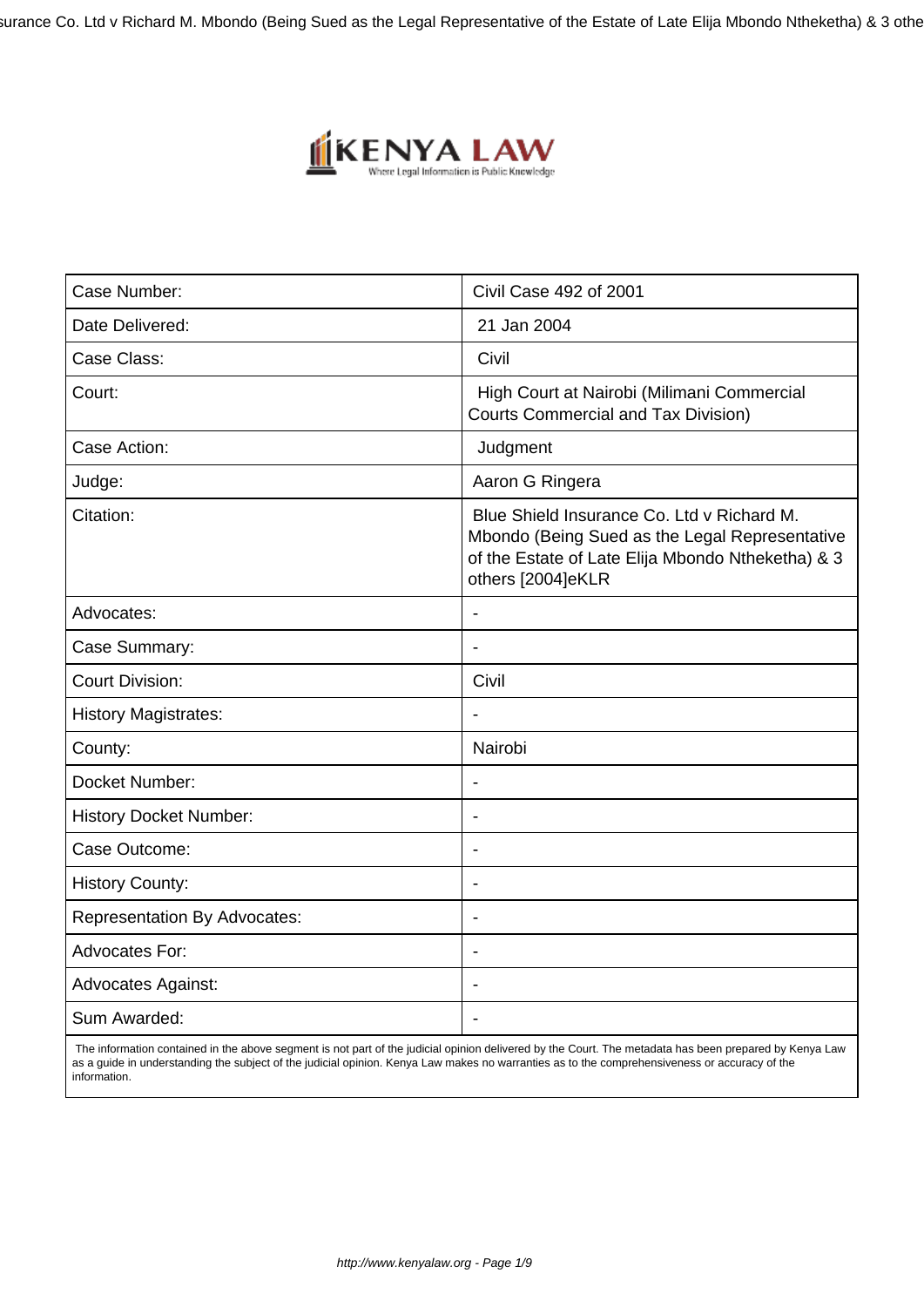surance Co. Ltd v Richard M. Mbondo (Being Sued as the Legal Representative of the Estate of Late Elija Mbondo Ntheketha) & 3 othe

### **INSURANCE**

- Interpretation of Section 10 (4), Cap. 405.
- Whether policy may be obtained in the name of a deceased person.
- When policy may be avoided or repudiated, when is policy null and void **ab initio**"

# **REPUBLIC OF KENYA**

# **IN THE HIGH COURT OF KENYA AT NAIROBI**

#### **MILIMANI COMMERCIAL COURTS**

#### **CIVIL CASE NO. 492 OF 2001**

**BLUE SHIELD INSURANCE CO. LTD.............................................. PLAINTIFF**

### **VERSUS**

### **1. RICHARD M. MBONDO**

|  |  |  | (Being sued as the legal Representative Of the Estate of late |  |  |
|--|--|--|---------------------------------------------------------------|--|--|
|  |  |  |                                                               |  |  |

# **JUDGEMENT**

In a plaint dated 15.9.99 and amended on or about 5th November, 2002, Blue Shield Insurance Co. Ltd (hereinafter referred to as the insurer) avers that at all material times the plaintiff did insurance business in Nairobi and elsewhere in Kenya and that Elijah Ntheketha Mbondo (Elijah) was the registered owner of motor vehicle KTL 625 lsuzu Canter (the insured vehicle). It is further averred as follows. Elijah died on 27.6.95 and left the insured vehicle at his premises in unserviceable state. In or around the year 1997, Richard Mbondo, who is being sued as the legal representative of the estate of Elijah, (Richard), solely or jointly with others sold the insured vehicle to Peter Mwania (the 4th defendant) and Mulwa Kitevu who repaired and took possession of the same. Richard either solely or jointly with the said Peter Mwania and others mistakenly, wrongly, unlawfully or fraudulently applied for a 3rd party insurance cover from the insurer in the name of Elijah without disclosing to the insurer that the purported policy holder was already dead. On the basis of the application, the insurer issued a third party policy No. BSI/080/1/04/000 4231/97 in the name of the deceased Elijah Mbondo Ntheketha. The particulars of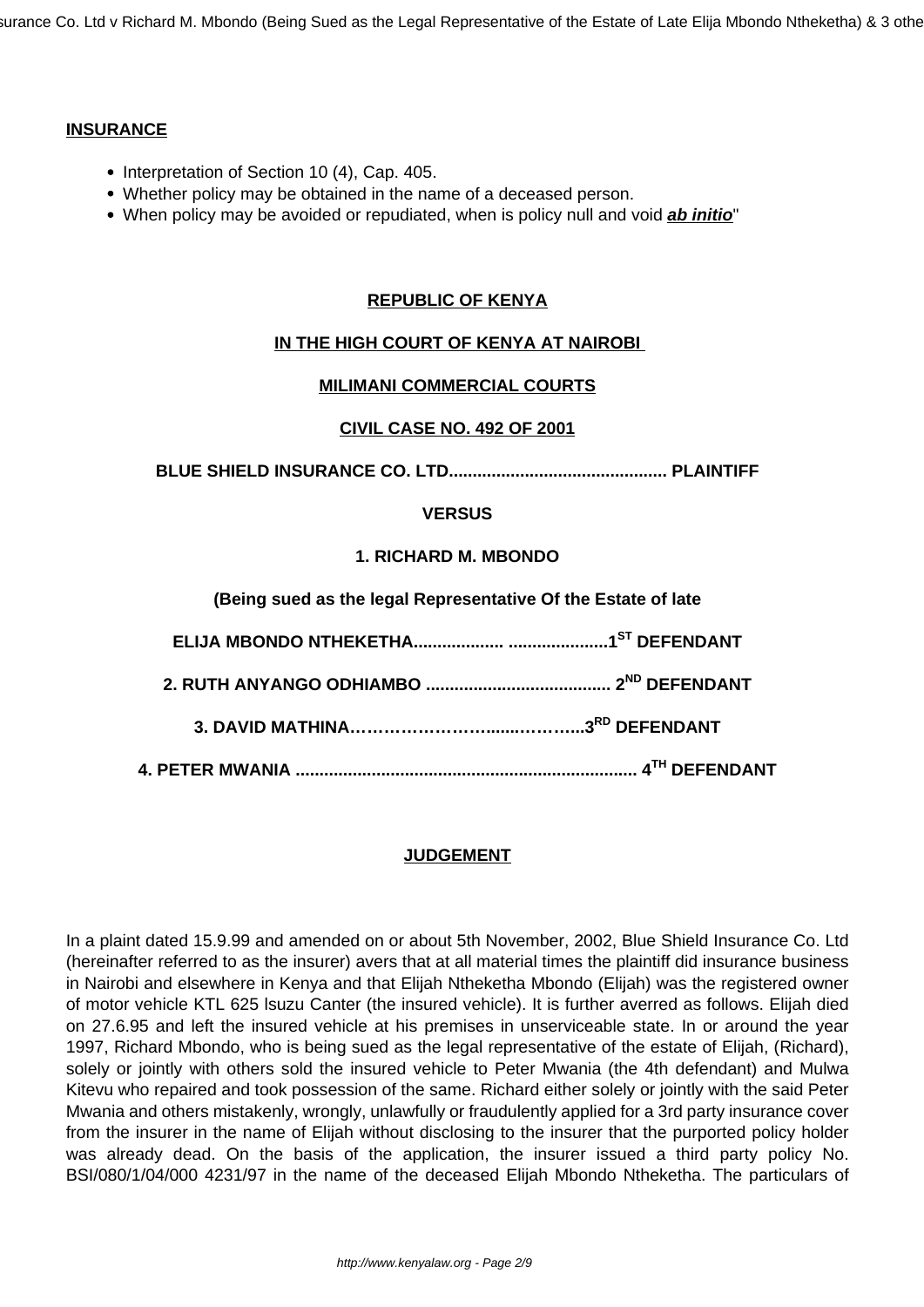mistake, wrongfulness, unlawfulness or fraud pleaded are

(i) the 1st defendant failed, neglected and/or refused to inform the plaintiff of the demise of the purported policy holder,

(ii) executed proposal form which formed the basis of the policy purporting to be the deceased while well aware that the deceased was nowhere to execute the form,

(iii) misrepresented to the plaintiff that the deceased had capacity to enter into a contract of insurance, which he did not have,

(iv) allowed the buyers to take control of the motor vehicle and use it without entering into any insurance contract with the plaintiffs,

(v) failed to inform the plaintiff that the said motor vehicle had been sold to Peter Mwania and Mulwa Kitevu and possession thereof given to them,

(vi) colluded with the buyer to use a policy in the name of the deceased without any transfer of the said policy, which was not transferable in any event, and

(vii) when the vehicle was involved in an accident, the 1st defendant signed claim forms purporting that the same were signed by the deceased.

It is further pleaded that the plaintiff is entitled to avoid the said policy as it was unlawfully obtained by fraud misrepresentation or through a fundamental mistake and to a declaration that it is not liable to honour claims under the said policy No. BSI/080/1/04/004231/97 (the policy) as it was not in any event transferable to a third party. It is further pleaded that on or about 1st March 1998 at about 1 a.m. the insured vehicle was being driven by the said buyer's driver servant agent one David Albunus Mathina (the 3rd defendant) when it was involved in a collision with motor vehicle registration number KAJ 060J as a result of which the 2nd defendant's husband, one Daniel Ouma Odhiambo died. The plaintiff claims that it is entitled to repudiate all claims arising from the said accident including the 2nd defendant's claim as the policy is null and void for the reasons given above. In those premises, the insurer prays for Judgment for (a) a declaration that it is entitled to avoid or repudiate the policy or any addendums, endorsements and renewals thereof, (b) a declaration that the insurer has no contractual or legal liability to satisfy any judgment obtained pursuant to the said accident by the 2nd defendant or any other claimant against the late Elijah or the 1st defendant or any of them, (c) costs of the suit, and (d) any other and/or alternative relief.

The 1st defendant, Richard, filed an amended statement of defence on 15.11.02. He pleads that at the time of the accident the insured vehicle was being driven by David Mathina, 3rd defendant, in the course and scope of his employment by Peter Mwania, the 4th defendant, who had obtained the said vehicle from one Mulwa Kitevu (now deceased). He denies having unlawfully and fraudulently taken insurance cover for the vehicle prior or subsequent to the death of Elijah, his late father, or at all. He avers that there were three administrators of his late father's estate and denies being aware of the insurance cover of the said vehicle or that he continued to take cover of the said vehicle in the name of the deceased and states that in the premises he had no duty to inform the insurer of the death of his late father. He denies having sold the said vehicle or putting it under cover. He states he was not a party to the application or issuance of any policy of insurance by the plaintiff. He further avers that although he was not in possession of any policy of insurance from the plaintiff he signed the alleged claim form as the legal representative of the estate of his deceased father. He avers that his late father owned several vehicles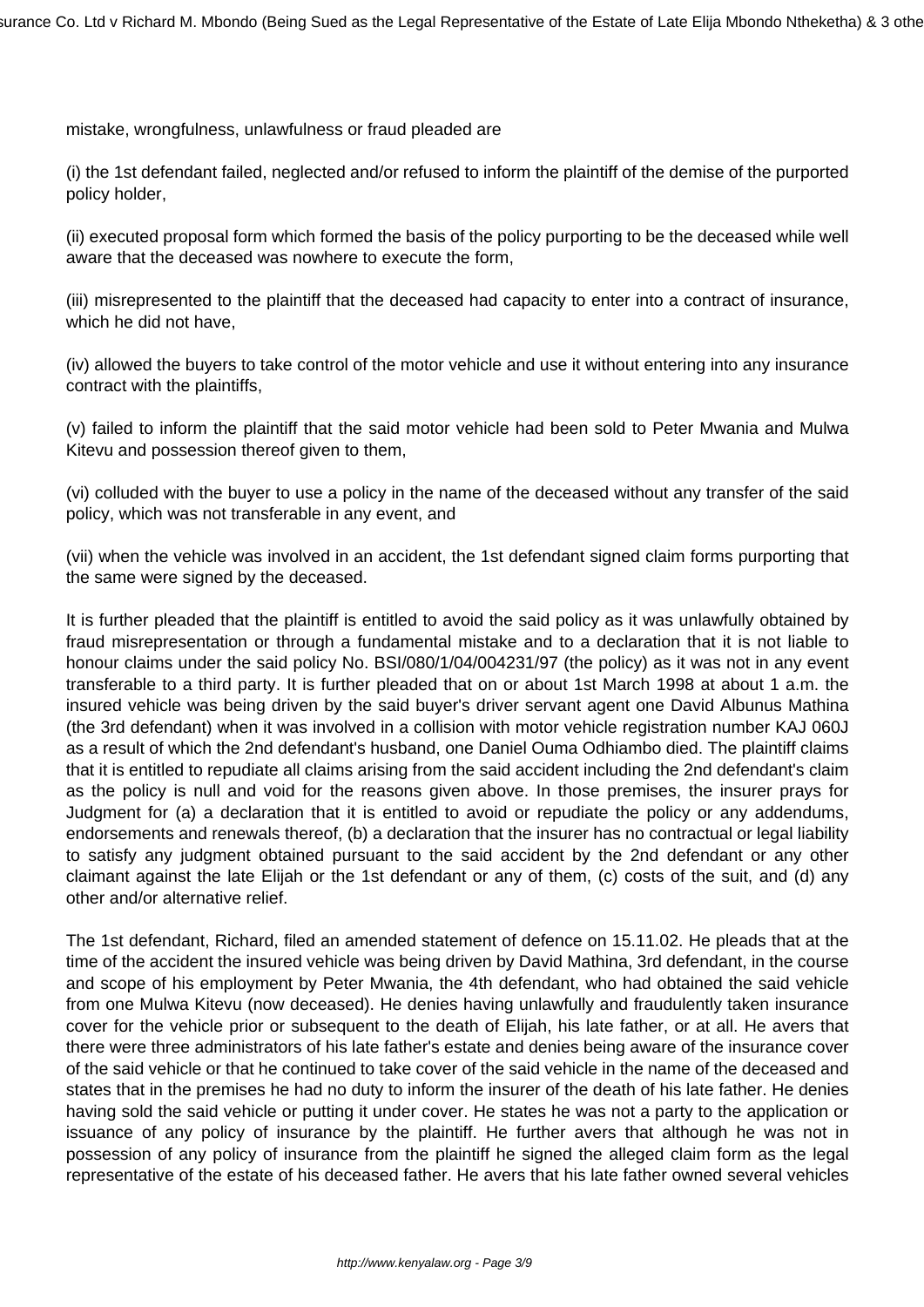including the insured vehicle which became unserviceable and was parked as a scrap at his slaughter house and remained there until and after his death on 27.6.95 at Nairobi Hospital. He further avers that the plaintiff is not entitled to the relief it seeks and contends that the policy was not transferred to any one at all and the plaintiff should be ordered to honour its obligations thereunder. He prays that the plaintiff's suit be dismissed but that in the event liability is found against him in favour of the plaintiff and/or the 2nd defendant, judgment should be entered against the 3rd and 4th defendants for indemnity to him. He also prays for costs of the suit and interest thereon.

The  $3<sup>rd</sup>$  and  $4<sup>th</sup>$  defendants also filed an amended defence on 15.11.02. They deny that the policy was unlawfully or fraudulently obtained as alleged or at all and contend that the plaintiff is not entitled to the declarations sought. They blame the accident on the negligence of the deceased owner/driver of motor vehicle KAJ 060J. The third defendant claims damages for injuries, pain and suffering and medical expenses resulting from the accident and the 4th defendant claims damages for the loss of his insured vehicle and the goods damaged at the time of the accident. They contend that the plaintiff is not entitled to the prayers sought and it should be ordered to honour its obligations under the policy in force at the time of the accident. They aver that they will repudiate any claim by the 2nd defendant but they join hands with Richard to claim from the plaintiff the value of the vehicle under the policy of insurance and all the resultant damages.

At the commencement of the trial before me, Counsel for the parties agreed on the following three issues for trial: (i) was motor vehicle KTL 625 insured by the plaintiff on the date of the accident on the night of 31.3.98/1/4/98", (ii) was policy no. BSI/080/04/004221 [after the amendment to the plaint the reference should be to policy No. BSI/080/1/04/0004231/97] issued by the plaintiff valid or was it null and void" And (iii) was the plaintiff entitled to avoid and/or repudiate the said policy" And (iv) costs of the suit.

The plaintiff called three witnesses: Kennedy Moseti (PW1), the Assistant Claims Manager, Shadrack Musyoki Mbatha (PW2), an investigator and Geoffrey Ndavu, (PW3), another investigator. Mr. Moseti produced in evidence the proposal form (1 exh. 1), the debit note in the sum of Kshs.5,600/= being insurance premium (P. exh. 2), the receipt for the premium (P exh.3), the policy issued (P. exh.4), the certificate of insurance (P. exh. 5) and the claim/motor accident report form (P. exh. 6). On the face of those documents, it would appear as if Elijah M. Ntheketha, did on 10.4.97 make a proposal to the insurer to insure motor vehicle KTL 625 for a period of 12 months from 14.4.97 to 13.4.98. The policy sought was a new one if due regard is paid to the answers to questions 12 and 13 in the proposal form. He was debited with premium in the sum of Kshs.5, 600/=, paid the same and was issued with the commercial vehicle policy sought on 7.5.97. Then on 1.3.98, the insured vehicle while being driven by David Mathina was involved in an accident on Jogoo Road, Nairobi and a claim form was duly lodged on 26.3.98 under the purported hand of the policy holder. Mr. Moseti testified that after the claim was made, a firm of investigators called "counterstrike" was instructed to investigate. In the course of investigations it was established that the purported policy holder, Elijah, had died on 27.6.95 and that Richard was the Administrator of the estate of Elijah. It was further established that the logbook of the vehicle was in the name of Elijah but the vehicle itself had been sold to Peter Mwania and that the driver at the time of the accident was David Mathina, an employee of Peter Mwania. He testified that the ownership of the vehicle was a material fact and that at the time of completing the proposal form, the proposer is required to indicate the name of the owner of the vehicle. He added that even if the proposal is made on behalf of the estate of a deceased person, it was necessary to disclose the owner of the vehicle. In the instant case, it was not disclosed at any time that the owner of the vehicle was dead. The policy was in his view procured by fraud or misrepresentation for the purported proposer was dead at the time of the proposal. That was a misrepresentation. The payment receipt also showed the deceased as the insured who paid the premium and the claim was purported to have been lodged by the deceased. It is for those reasons that the declarations prayed for were sought.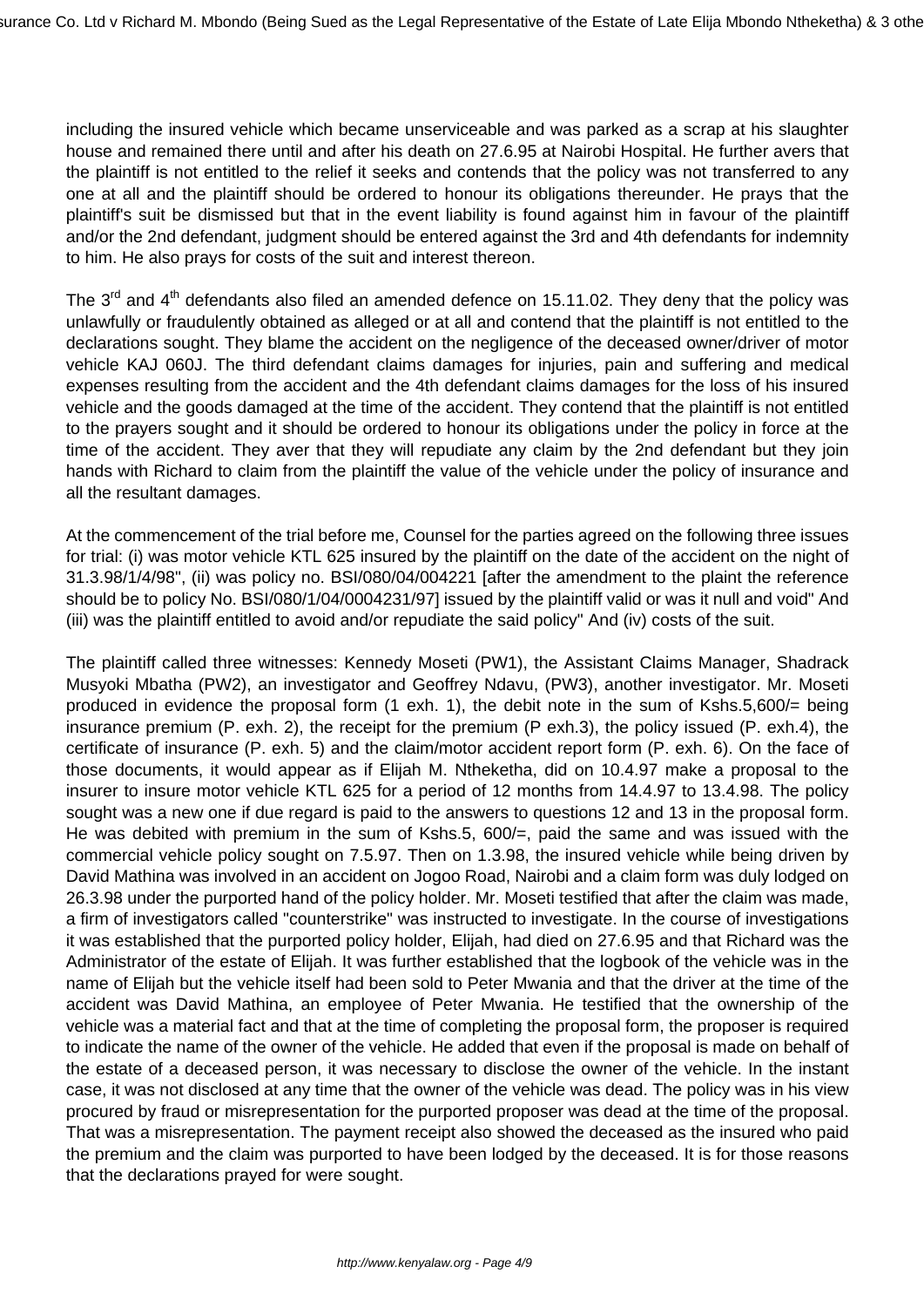In cross examination, he accepted that there were three administrators of the estate of Elijah Mbondo Ntheketha. They were Ruth Mbondo, Serah Mbondo, and Richard Mbondo. He stated that since the proposer was dead at the time of the proposal, the insurance company assumed the proposal was done by his estate. He did not however know which Administrator filled the form. On the suggestion by Counsel for the defendants that the proposal form was signed by Richard, the witness said he would agree with it if Counsel said so. He further agreed that a grant of letters of administration puts the administrators in the shoes of the deceased. He denied that the claim form was signed on behalf of the policy holder. He accepted that if Richard signed the proposal form and/or the claim form on behalf of the estate of the deceased, he was innocent and not fraudulent. However, he testified, at the time the claim form was signed, the vehicle had been transferred to Peter Mwania and although the logbook was not clear, he did not agree with Counsel that the ownership of the insured vehicle passed from the estate of Mbondo on 31.2.98.

In re-examination, the witness conceded that he did not know as a matter of fact whether the proposal form or the claim form was signed by Richard Mbondo. He accepted it could have been signed by the purchaser. He added that the Administrator was under a duty to indicate he signed any form on behalf of the estate. He further testified that from their investigations the vehicle was sold to Peter Mwania in 1997 when part of the purchase price was paid. He added that even if Elijah himself had been alive, he would not have been able to transfer the policy of insurance to someone else. The person who filled the claim form on 26.3.98 did not indicate whether the vehicle had been sold.

PW2, Shadrack Mbatha, did not adduce any useful evidence as he came to testify on the contents of an investigation report of which he was not the author. It was ruled that he could neither produce such a report or testify on the contents thereof. PW3, Geoffrey Ndavu, one of the signatories of the investigation report produced it a plaintiff exhibit 7 and testified thereon. He said according to their investigation, Elijah died on 27.6.95 at Nairobi Hospital. After he died, the vehicle was not operational for various mechanical reasons. It was sold in August 1997 for Kshs.120,000/= to Mulwa Kitevu and Peter Mwania in the condition in which it was.

The defendants called two witnesses, Richard Mwema Mbondo (PW1) and Peter Mwania (DW2). Richard testified in chief that he was the son of Elijah Mbondo Ntheketha, deceased. His late father was a prominent farmer and businessman. He had more than five vehicles and tractors. He had a prominent slaughter house at Tala. His father died on 27.6.95 and he obtained a grant of letters of Administration to his estate together with Ruth Mbenge Mbondo and Sera Muthyo Mbondo, his step mothers, on 14.3.97. The grant enabled him to step into the shoes of his father. The same was confirmed on 2.6.98. It was produced in evidence as D exh. 1. Motor vehicle KTL 625 was a meat carrying vehicle. It was dumped after his father's death. When his father was alive, he had an employee called Julius Kitevu Mutiso, who used to assist him in the management of his business. Mutiso was also in charge of the fleet of vehicles and could suggest which required repairs and he could even sell some of them as scrap. KTL 625 was sold by family members who were in charge of his father's estate. He came to know of the sale in 1998 when Peter Mwania was using the vehicle. He admitted that the motor claim form (P exh. 6) bore his signature in the column of statement by owner or policy holder and the declaration of truth about the particulars in the form. He testified that it was Peter Mwania who approached him after the accident took place and requested him to sign the claim form. At the time of the accident, the vehicle was in the name of his late father. He signed the claim form not to cheat the insurer but as a son of Elijah and the Administrator of his estate. He stated the contents of his statement to the investigators which he produced in evidence as D exh. 2 was true. He said his father's estate did not expect anything from the Insurance Company in connection with the vehicle.

In cross examination, he stated that at the time a certificate of confirmation of the grant to his father's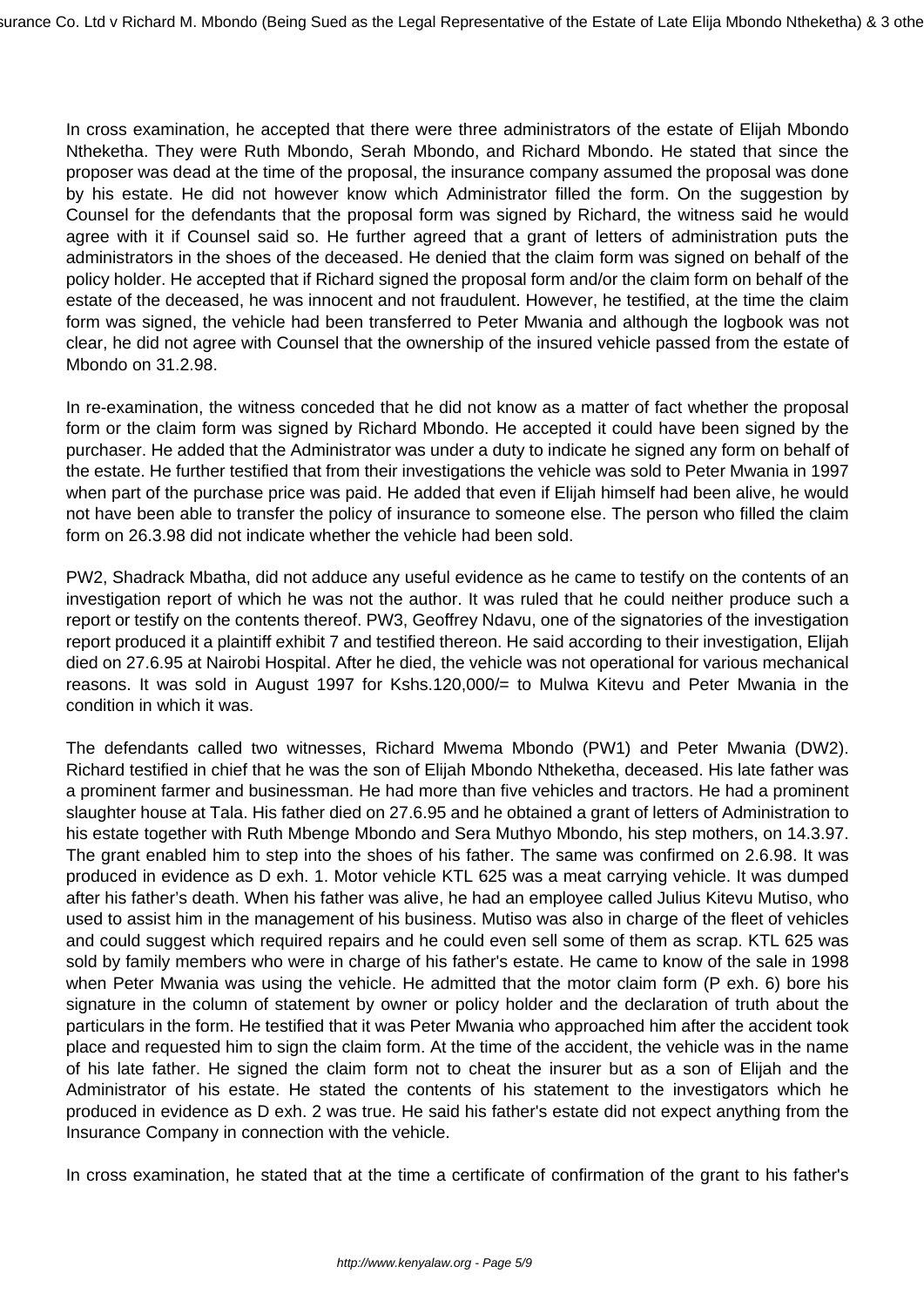estate had been issued on 2.6.98, the insured vehicle was not part of the estate of the deceased. He was not the one who signed the policy proposal form and he did not know who had signed it. He accepted signing the motor claim form and stated that he had not indicated thereon that he was signing the same on behalf of or for his father's estate or anybody else. He also confirmed that the proposal form did not show it was made on behalf of someone else. As of 1998, when the accident occurred, the vehicle was not an asset of the estate of Elijah. It was the property of one Peter Mwania. He did not sign the claim form to assist Peter Mwania, he did so because the vehicle was in his father's estate. If the claim had succeeded it would have been Peter Mwania who would have benefited. When his attention was drawn to the fact that in his statement to the investigators (D exh. 2), he had said he was using the vehicle for the business of buying and selling milk at Kibera and that David Mathina was his driver, he denied that he was engaged in such business and affirmed that David Mathina was Peter Mwania's driver. He further testified that he did not know which policy was in force in respect of the vehicle before the accident. He agreed that at the time of the accident, the vehicle did not belong to Elijah's estate as it had been sold but he could not recall whether at the time of the proposal for insurance, the vehicle still belonged to the estate. He agreed there was nothing to show that the Insurance Company had been notified of change of ownership of the vehicle and that when he signed the claim form he did not indicate any change of ownership.

In re-examination, he said he could not recall whether at the time of the accident, the vehicle had been sold and transferred. He stated he signed the proposal form and that it was brought to him by Peter Mwania for signature. He did not know who wrote the particulars in it. In response to a question by counsel for the plaintiff, he clarified that what he signed was the accident report form not the proposal form.

Peter Mwania (DW 2) testified in chief that in April 1997, one Mulwa Kitevu, a friend of his and a son of Julius Kitevu, the Manager of Elijah Mbondo's estate, sent him to get an insurance cover for motor vehicle KTL 625. He was given the logbook. He filled the proposal form with the assistance of an Insurance Clerk and signed it. A cover was issued and he took it to Mulwa Kitevu. At the time he was signing the proposal form, he had no interest in the vehicle. Thereafter the vehicle was repaired at Elijah's home. Mulwa Kitevu then asked him if he knew someone in Nairobi who could operate it for business. He suggested his cousin David Mathina. He and Mulwa then drove the vehicle to Nairobi and entrusted it to David Mathina. He later developed an interest to purchase the vehicle jointly with Mulwa. They agreed to purchase it for Khs.120,000/= in instalments. The vehicle was to be transferred to them when the instalments were fully paid. The accident occurred before the instalments were completed. The claim form was made by Richard Mbondo. At the time of making the claim, the witness had a purchaser's interest in the vehicle but it had not been transferred to him. The balance of the purchase price was paid to Julius Kitevu. Richard was told to fill the claim form by Julius Kitevu, he was not persuaded by the witness to do so. The vehicle was formally transferred to him on 31.3.98 after he paid the purchase price. He did not want to produce his statement to the investigators in evidence. In cross examination, he stated that his partner in the purchase of the vehicle, Mulwa Kitevu, died in October, 1997. The said Mulwa was not an Administrator of the estate of the deceased but his father Julius Kitavu was the Administrator. He accepted that the appointed Administrators of the estate were Richard, Ruth and Sera and that Julius Kitevu was only managing the affairs of the estate. He reiterated that he was sent by Mulwa Kitevu to obtain cover for the insured motor vehicle.

It was Mulwa who gave him the money to pay the premium. It was the witness who wrote down the name and address of the proposer and signed the declaration. The other particulars were filled by an insurance official. He admitted that he did not indicate in the proposal form whether Elijah Mbondo Ntheketha was dead. He added that he did however tell the insurance official so. He agreed that nowhere in the proposal did he mention the name Mulwa. He further testified that Mathina was employed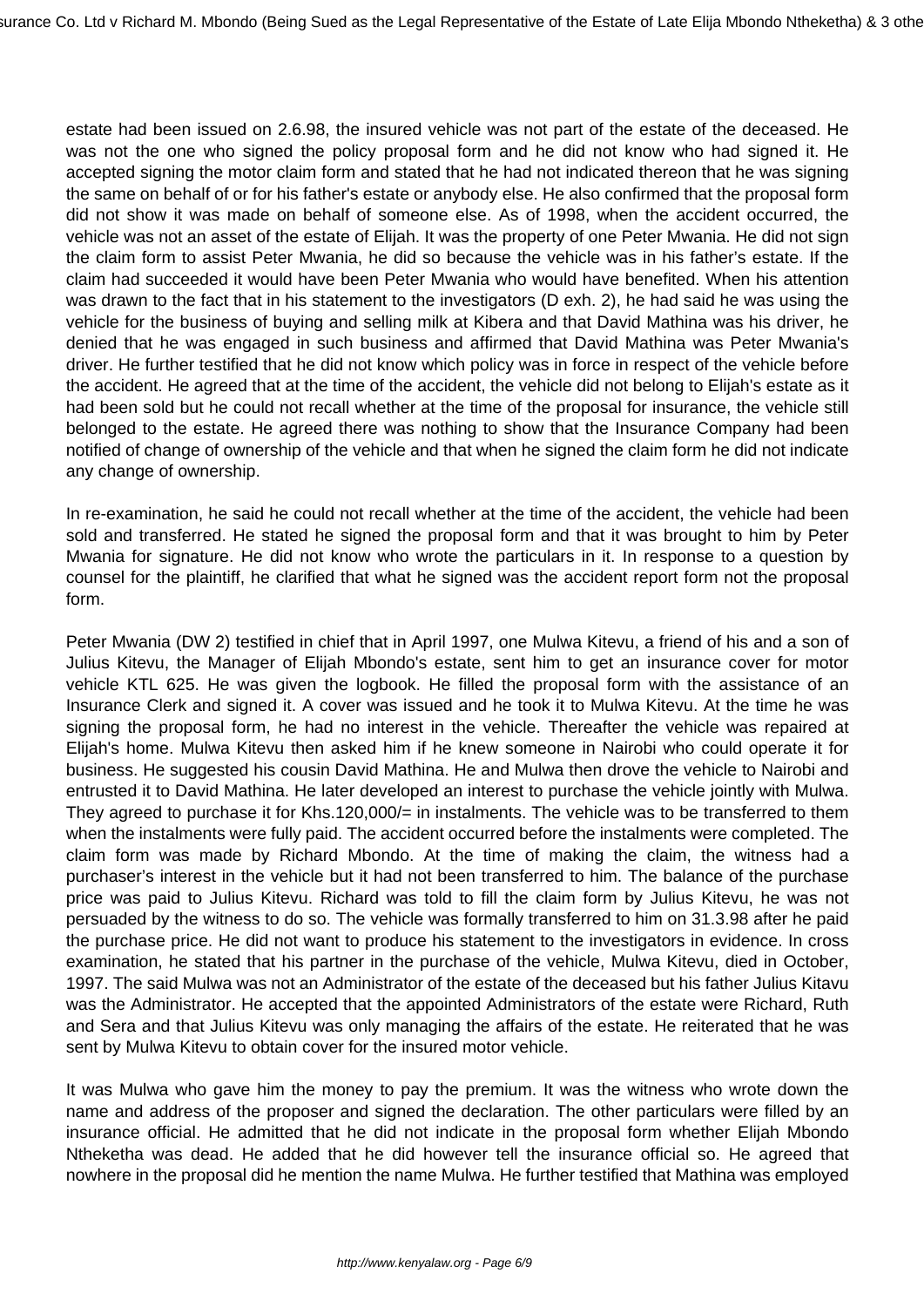by Mulwa Kitevu and that the vehicle was repaired in 1997 after Mulwa Kitevu bought it. It was around that time that he was sent to buy the policy for it in April, 1997. In his opinion, David Mathina, was employed by Elijah Mbeketha through his representative. In re-examination, the witness testified that he bought the vehicle in March, 1998 and took possession of it in April.

After the evidence was adduced, the respective Advocates exchanged and filed written submissions. They also spoke to them in Court. Having considered those submissions and the evidence adduced, I make the following findings of fact and law. As regards the facts, it is not and it cannot be disputed that Elijah Mbondo Ntheketha died on 27.6.95. At the time of his death he was the registered owner of motor vehicle KTL 625. On his demise, two of his widows, Ruth and Sera and one of his sons, Richard Mbondo, were appointed administrators of his estate on 14.3.97. It is also not disputed that on 10.4.97, a proposal was made for the insurance of motor vehicle KTL 625 ostensibly in the name of Elijah and that pursuant to that proposal, a certificate of insurance and subsequently a policy were issued in his name. The said policy, it is clear from the proposal and on its face, was not a renewal of any pre-existing policy but a new policy altogether. It is also not in dispute that the insured vehicle was while being driven by one David Mathina along Jogoo road in Nairobi on 1.3.98 involved in accident with another motor vehicle KAJ 060J. As regards the circumstances in which the policy was applied for and obtained, I accept the evidence of Richard that he does not know how and when the said policy was obtained and that he did not fill or sign the proposal form. I also accept his evidence that after his father's death, the insured vehicle was dumped at the Tala slaughter house in an unserviceable condition. I further accept his evidence that sometimes after his father's demise, the said vehicle was sold by some family members who were in charge of his father's estate to Peter Mwania, the 4th defendant, and that he came to know of the sale sometime in 1998 when the said vehicle was being used by Peter Mwania. I also accept his evidence that when the accident occurred in March 1998, the vehicle though still registered in the name of his father was the property of Peter Mwania. I found Richard on the whole an honest witness and the only point on which I did not believe him was his assertion that when he signed the motor accident/claim form, he did not do so in order to assist Peter Mwania but solely because the vehicle was registered in his father's name. Such assertion was manifestly contradicted by the fact that it is Peter Mwania who sought him out and requested him to fill the said form and also by the witness's own statement that his late father's estate did not expect to benefit from the claim and that had the said claim succeeded, it was Peter Mwania who would have benefited. On who then made the proposal form in the name of the late Elijah, I accept the evidence of Peter Mwania that he is the one who made the proposal and obtained the policy. He admitted he is the one who filled in the name of the proposer and his address and signed the proposal form. What I don't accept is his evidence to the effect that at the time he was signing the proposal form, he had no interest in the vehicle and that he was doing so on the instructions of Mulwa Kitevu. I also don't believe that he informed the unnamed insurance official that the purported proposer was dead. It is also significant that nowhere in the proposal form did he mention that the vehicle was owned by Mulwa Kitevu or that he was signing the proposal form on behalf of the said Mulwa Kitevu or any body else. The impression I got of Peter Mathina was that he was a largely untruthful witness who was determined not to be associated with the ownership of the insured motor vehicle at the time of the accident for he, as a police officer, knew very well what the consequences of such ownership would be when it was found out that he had taken the policy in the name of a deceased person. In the premises, there is no evidence that Richard solely or jointly with the said Peter Mwania unlawfully, fraudulently or otherwise applied for the insurance cover of the insured motor vehicle as pleaded or at all. It is Peter Mwania who did so and did so without the instructions of Richard or any other Administrator of the estate of Elijah Mbondo. If he is to be believed, he did so on the instructions of Mulwa Kitevu, who was not an Administrator of the estate. It is clear on the evidence that the estate of the deceased was not concerned with obtaining Of the cover for the vehicle and the benefit of the said cover was not for the benefit of the estate but for Peter Mwania and possibly Mulwa Kitevu before he died on October, 1997. I believe the obtaining of the cover for the insured motor vehicle was a business venture by Peter Mwania and Mulwa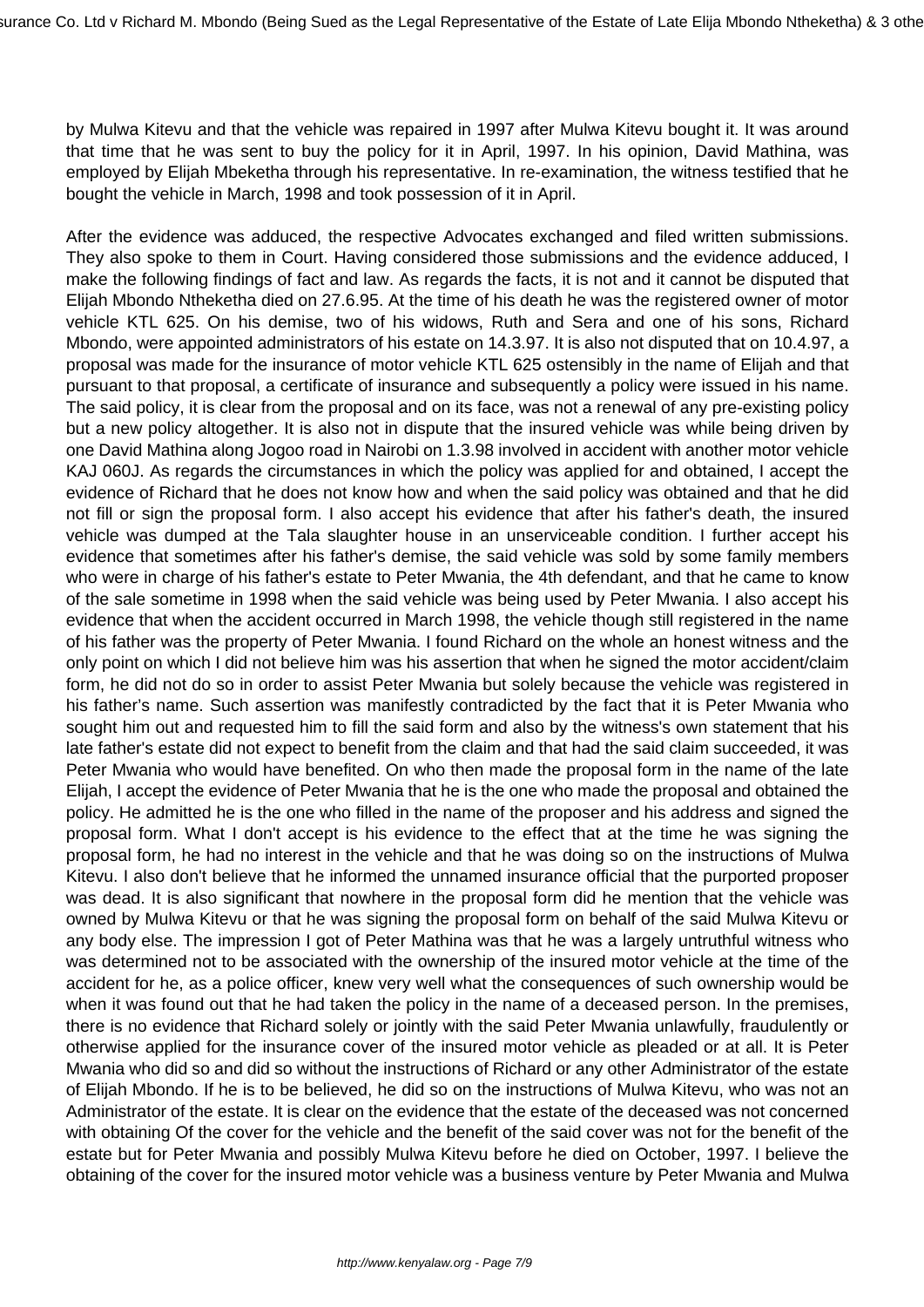Kitevu in the interlude between their purchase of the said vehicle and the formal transfer of the same to them. They could not obtain cover in their own names as the vehicle was still in the name of the deceased and so they opted to obtain cover in the name of the deceased without disclosing the fact of the deceased's death and/or their interest in the vehicle. I also find that Richard Mbondo was brought into the picture to help Peter Mwania (who had no policy in his name) obtain any benefits, including indemnity for personal injury claims that might result from the policy. In light of those findings, I wish to revert now to the principal issues.

1. **Was motor vehicle KTL 625 insured by the plaintiff on the date of the accident"** Whether the accident was on 31.3.98/1/4/98 (as Counsel framed the question) or 1.3.98 (as the documentation and evidence discloses) I find that the policy herein was to run from 14.4.97 to 13.4.98 and accordingly, the answer is yes, the insured vehicle was covered by the plaintiff company on the date of the accident.

2. **Was Policy No. BSI/08/1/04/0004231/97 issued by the plaintiff valid or was it null and void"** My answer is this: The policy was taken in the name of a deceased person without disclosure of the fact. It is Peter Mwania who obtained it. He did not purport to do so on behalf of the estate of Elijah Mbondo and he could not indeed even purport to do so on behalf of the estate as he was not an Administrator of the said estate and he was not sent to obtain the said policy by either Richard, Sera or Ruth Mbondo, who each had the capacity to bind each other as co administrators of the estate. If his word is to be believed, he was sent by Mulwa Kitevu who had no capacity to bind the estate in any respect. Further more, at the time the policy was obtained, there is no evidence that the estate of Elijah Mbondo Ntheketha had any insurable interest in the vehicle the same having been sold to Peter Mwania and/or Mulwa Matevu. In those premises, I am impelled to find that the policy herein was not a valid one and it was null and void **ab initio** for three reasons: First, it purported to be obtained by Elijah Mbondo Ntheketha, who as a citizen in the hereafter, had no capacity to contract; secondly, the same could not have been obtained on behalf of his estate as the sale of the insured vehicle to Peter Mwania and/or Mulwa Kitevu had divested his estate of any insurable interest in the said vehicle even though it remained registered in his name; and thirdly, the policy was not as a matter of fact sought by or obtained by his estate as neither of the Administrators of the estate applied for the same directly or through an agent.

3. **Was the plaintiff entitled to avoid and or repudiate the said policy"** One of the issues canvassed by Counsel for the defendants at length in his written submissions and squarely met by Counsel for the plaintiff is whether the plaintiff is entitled to a declaration that he is entitled to avoid the policy on the ground that it was obtained by the non disclosure of a material fact or a misrepresentation of fact which was false in some material particular, or, if he had avoided the policy on that ground, that he was entitled to do so apart from any provision contained in it.

The debate turned on the interpretation of Section 10 (4) of the Insurance (motor vehicles Third Party Risks). Should the suit in which the declaration is sought be filed before or after a suit in which the Judgement whose consequences are sought to be avoided was filed" Happily, the Court of Appeal answered that question in **INTRA AFRICA ASSURANCE COMPANY LTD V SIMON N. NJOROGE & ANOTHER** [CIVIL APPEAL NO. 111 OF 1996] (unreported). The Court held that all an insurer needs to do is to file the declaratory suit either before or within 3 months of the claim being filed. Accordingly, the plaintiff's suit is not misconceived or incompetent merely for the reason that no third party had filed any suit before the plaintiff filed its claim. So the real question is whether as a matter of fact the plaintiff is entitled to the declaration sought on the ground that the policy was obtained by the non disclosure of a material fact or by a false representation of a material fact. In that respect, I think the identity and legal status of the proposed insured is a material fact for on such fact partly depends the decision whether to take the risk and if so at what premium. In the instant matter whether the fact that Elijah Mbondo Ntheketha, the purported proposer, was not alive was a very material fact which was not disclosed.